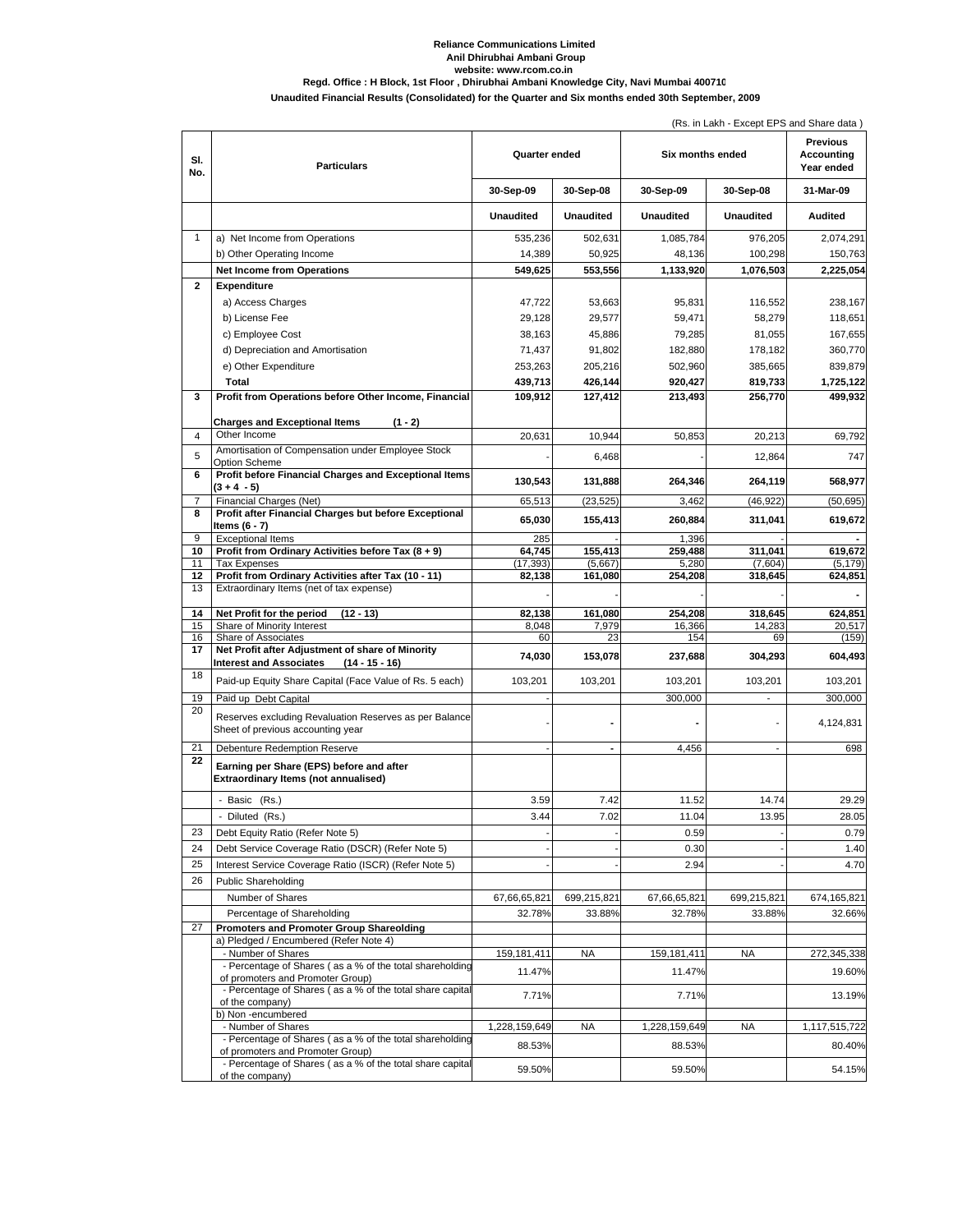|  | Segment wise Revenue, Results and Capital Employed |
|--|----------------------------------------------------|

| Jeginent wise Revenue, Results and Capital Employed<br>(Rs. in Lakh) |                                                                                 |                  |                  |                  |                  |                                                    |  |  |
|----------------------------------------------------------------------|---------------------------------------------------------------------------------|------------------|------------------|------------------|------------------|----------------------------------------------------|--|--|
| SI.<br>No.                                                           | <b>Particulars</b>                                                              | Quarter ended    |                  | Six months ended |                  | <b>Previous</b><br><b>Accounting</b><br>Year ended |  |  |
|                                                                      |                                                                                 | 30-Sep-09        | 30-Sep-08        | 30-Sep-09        | 30-Sep-08        | 31-Mar-09                                          |  |  |
|                                                                      |                                                                                 | <b>Unaudited</b> | <b>Unaudited</b> | <b>Unaudited</b> | <b>Unaudited</b> | <b>Audited</b>                                     |  |  |
| 28                                                                   | <b>Segment Revenue</b>                                                          |                  |                  |                  |                  |                                                    |  |  |
|                                                                      | a) Wireless                                                                     | 400,999          | 433,561          | 880,307          | 845,428          | 1,736,763                                          |  |  |
|                                                                      | b) Global                                                                       | 226,432          | 169,149          | 414,873          | 321,745          | 679,094                                            |  |  |
|                                                                      | c) Broadband                                                                    | 76,996           | 60,228           | 145,421          | 116,257          | 252,427                                            |  |  |
|                                                                      | d) Investments                                                                  | 5,976            | 9.095            | 13.816           | 17,245           | 32,782                                             |  |  |
|                                                                      | e) Others / Unallocated                                                         | 21,628           | 14,365           | 44,099           | 20,589           | 67,503                                             |  |  |
|                                                                      |                                                                                 |                  |                  |                  |                  |                                                    |  |  |
|                                                                      | <b>Total</b>                                                                    | 732,031          | 686,398          | 1,498,516        | 1,321,264        | 2,768,569                                          |  |  |
|                                                                      | Less: Inter segment revenue                                                     | (161, 775)       | (121, 898)       | (313, 742)       | (224, 548)       | (473, 723)                                         |  |  |
|                                                                      | <b>Income from Operations</b>                                                   | 570,256          | 564,500          | 1,184,774        | 1,096,716        | 2,294,846                                          |  |  |
| 29                                                                   | <b>Segment Results</b>                                                          |                  |                  |                  |                  |                                                    |  |  |
|                                                                      | Profit / (Loss) before Tax and Financial Charges from<br>each segment           |                  |                  |                  |                  |                                                    |  |  |
|                                                                      | a) Wireless                                                                     | 102,398          | 103,183          | 216,048          | 208,044          | 427,921                                            |  |  |
|                                                                      | b) Global                                                                       | 27,972           | 17,662           | 49,578           | 33,507           | 85,566                                             |  |  |
|                                                                      | c) Broadband                                                                    | 20,386           | 21,601           | 38,810           | 41,344           | 81,500                                             |  |  |
|                                                                      | d) Investments                                                                  | 5,977            | 9,095            | 13,816           | 17,245           | 32,782                                             |  |  |
|                                                                      | e) Others / Unallocated                                                         | (26, 190)        | (13, 185)        | (53,906)         | (23, 157)        | (58, 045)                                          |  |  |
|                                                                      | <b>Total</b>                                                                    | 130,543          | 138,356          | 264,346          | 276,983          | 569,724                                            |  |  |
|                                                                      |                                                                                 |                  |                  |                  |                  |                                                    |  |  |
|                                                                      | Less: Amortisation of Compensation under Employee<br><b>Stock Option Scheme</b> |                  | 6,468            |                  | 12,864           | 747                                                |  |  |
|                                                                      | Less: Financial Charges (Net)                                                   | 65,513           | (23, 525)        | 3,462            | (46, 922)        | (50, 695)                                          |  |  |
|                                                                      | Less : Exceptional Items                                                        | 285              |                  | 1,396            |                  |                                                    |  |  |
|                                                                      | <b>Total Profit before Tax</b>                                                  | 64,745           | 155,413          | 259,488          | 311,041          | 619,672                                            |  |  |
|                                                                      |                                                                                 |                  |                  |                  |                  |                                                    |  |  |
| 30                                                                   | <b>Capital Employed</b><br>(Segment assets - Segment liabilities)               |                  |                  |                  |                  |                                                    |  |  |
|                                                                      | a) Wireless                                                                     | 5,018,449        | 3,688,908        | 5,018,449        | 3,688,908        | 4,972,940                                          |  |  |
|                                                                      | b) Global                                                                       | 887,204          | 867,845          | 887,204          | 867,845          | 1,092,506                                          |  |  |
|                                                                      | c) Broadband                                                                    | 464,728          | 475,480          | 464,728          | 475,480          | 800,712                                            |  |  |
|                                                                      | d) Investments                                                                  | 394,962          | 808,035          | 394,962          | 808,035          | 956,578                                            |  |  |
|                                                                      | e) Others / Unallocated                                                         | 724,389          | 508,114          | 724,389          | 508,114          | 389,823                                            |  |  |
|                                                                      | Total                                                                           | 7,489,732        | 6,348,382        | 7,489,732        | 6,348,382        | 8,212,559                                          |  |  |